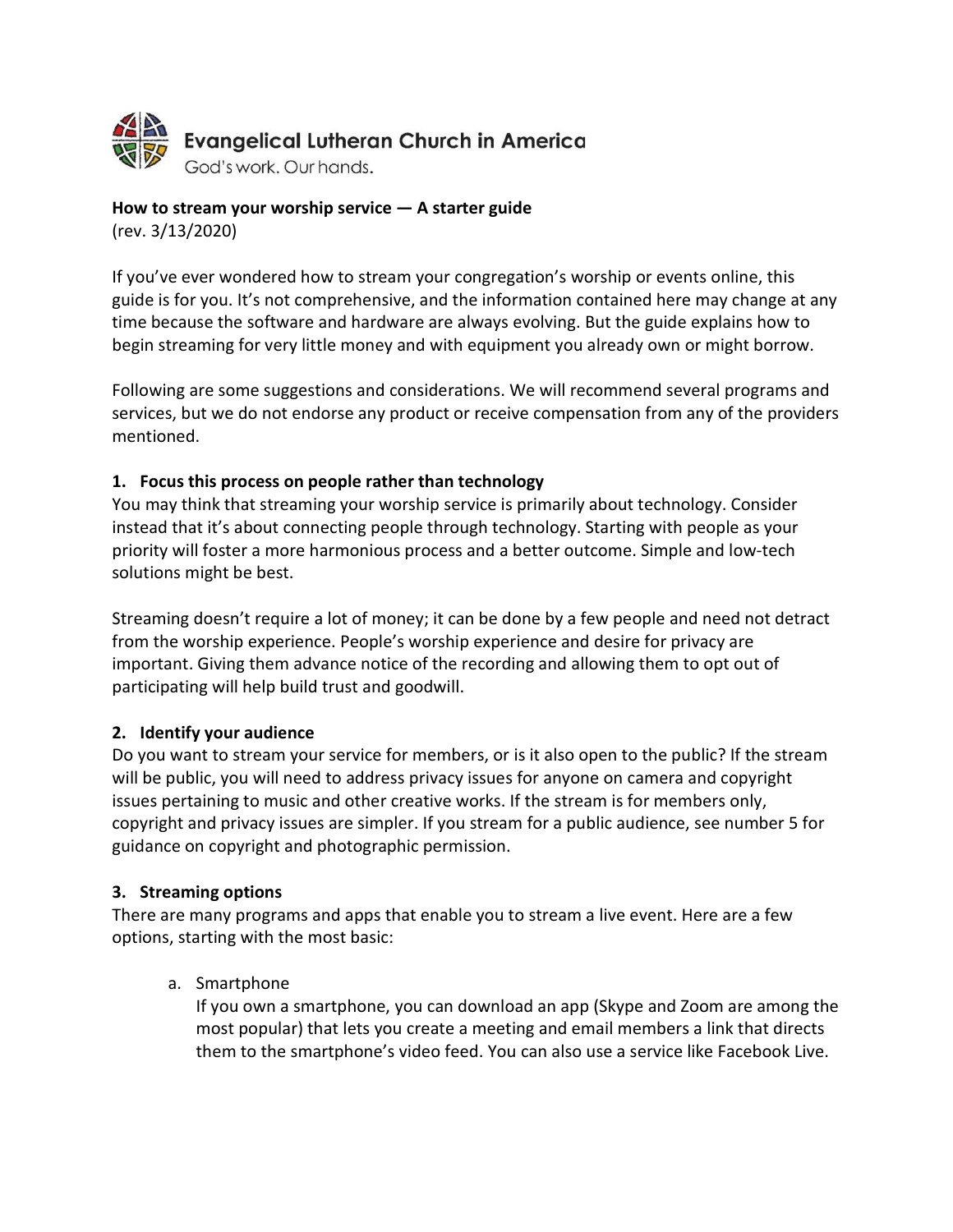#### b. App-driven stream

There are a myriad of apps that allow you to stream. Two of the simplest are Switcher Studio and ManyCam. Both allow you to create a multiple-camera stream using mobile devices (such as smartphones or tablets). You can use the same devices to both serve as cameras and the switcher. Switcher Studio (switcherstudio.com) works only with Apple devices and requires an annual subscription fee (starting around \$400/year). ManyCam (manycam.com) works Apple and Android mobile devices, also with PC or Mac computers. It allows you to use smartphones, tablets, webcams and conventional video cameras all together. It is free if you are using one mobile device. If you want to add additional mobile devices, you will need to buy an upgrade of the app for \$2.99. ManyCam also can be controlled with a PC or Mac. If you use the computer version, it requires an annual subscription (starting around \$120/year for businesses).

c. Stream hardware

Among the many hardware streaming products and systems are Elgato HD60 S capture card (costs around \$180 from Amazon, Best Buy and Target) and Sling Stream (mySlingStudio.com). Hardware streaming requires conventional video cameras and an operator for each.

### 4. Streaming platforms

Facebook Live and YouTube Live are two popular platforms for streaming video online free of charge. Any of the aforementioned recording options are compatible with these platforms. You can make the stream viewable by anyone or limit the viewers only to those with a direct link.

## 5. Copyright and photographic permission

If you stream music, you will need to obtain clearance to stream any copyrighted music being used in worship. Christian Copyright Licensing International (ccli.com) and One License (onelicense.net) both offer licenses for streaming worship music, with rates based on average attendance. Once License is currently offering gratis license options for new users through April 15. Subscriptions to sundaysandseasons.com and to the Augsburg Fortress liturgies licenses include permission for livestreaming Augsburg Fortress and ELCA liturgical text and music content which is copyrighted or administered by Augsburg Fortress. Augsburg Fortress is temporarily expanding permission for all ELCA and ELCIC congregations and worshiping communities to include Augsburg Fortress administered liturgical text and liturgical music copyrights in a livestream or podcast. More details area available at www.augsburgfortress.org/temporary-licensing.

If you don't want to pay for a license, you can silence the audio signal during any musical portions (if you're streaming live, you should avoid stopping and restarting the stream). You could also prerecord the service and then edit out the music, but watching the service in the moment might be important to viewers.